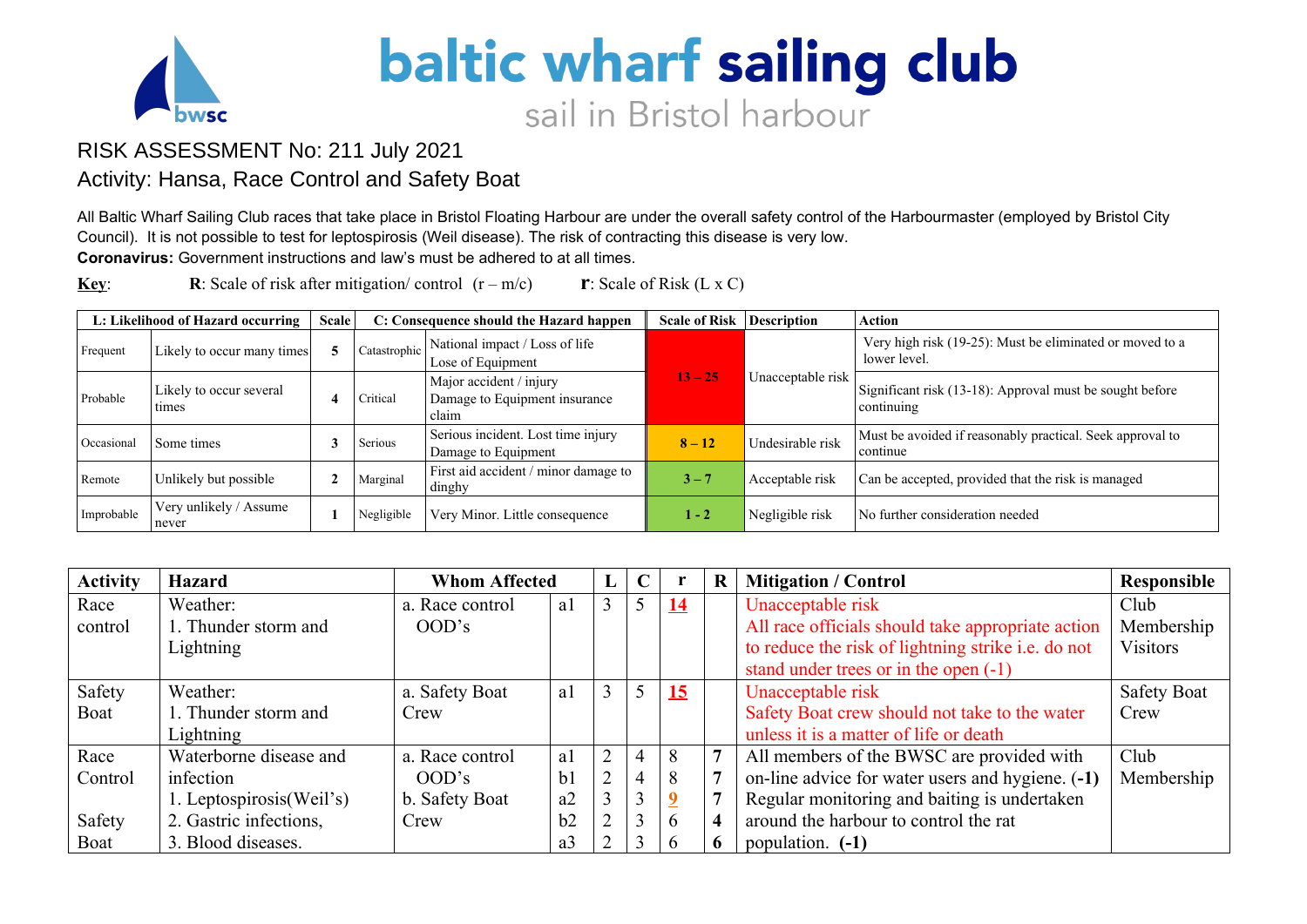| <b>Activity</b>                   | <b>Hazard</b>                                                                                  | <b>Whom Affected</b>                                            |                                                                | L                                                  |                                                                           | $\bf R$<br>$\mathbf C$<br>r                                  |                                                                   | <b>Mitigation / Control</b>                                                                                                                                                                                                                                                                                                                                                                                                                                                                                                      | <b>Responsible</b>                    |
|-----------------------------------|------------------------------------------------------------------------------------------------|-----------------------------------------------------------------|----------------------------------------------------------------|----------------------------------------------------|---------------------------------------------------------------------------|--------------------------------------------------------------|-------------------------------------------------------------------|----------------------------------------------------------------------------------------------------------------------------------------------------------------------------------------------------------------------------------------------------------------------------------------------------------------------------------------------------------------------------------------------------------------------------------------------------------------------------------------------------------------------------------|---------------------------------------|
|                                   | 4. Infection of open wounds.<br>5. Poisoning                                                   |                                                                 | b3<br>a <sub>4</sub><br>b4<br>a <sub>5</sub><br>b <sub>5</sub> | $\overline{2}$<br>$\overline{2}$<br>$\overline{2}$ | 3<br>$\overline{3}$<br>$\mathfrak{Z}$<br>$\overline{4}$<br>$\overline{4}$ | 6<br>6<br>6<br>$\overline{4}$<br>$\overline{4}$              | 6<br>6<br>6<br>$\overline{\mathbf{4}}$<br>$\overline{\mathbf{4}}$ | Changes to the assessment of water quality are<br>posted on the noticeboard at the top of the<br>slipway if E.Coli above 5000 counts per 100 ml<br>all persons should avoid using the water as<br>instructed by the Harbour Master. (-2)<br>All cuts and abrasions should be covered with<br>water proof dressing; if possible persons should<br>not take to the water.<br>All persons should keep the heads above water<br>at all times.<br>The Floating Harbour has been designated a no<br>swimming area by the City Council. |                                       |
| Race<br>Control<br>Safety<br>Boat | Weather conditions.<br>1. Heat - Sunburn, Eye<br>strain, De-hydration.<br>2. Cold water shock. | a. Race control<br>OOD's<br>b. Safety Boat<br>Crew              | a1<br>b <sub>1</sub><br>a2<br>b2                               | $\overline{2}$<br>1<br>3                           | $\mathfrak{Z}$<br>$\overline{2}$<br>3<br>$\overline{3}$                   | 6<br>3<br>$\overline{\mathbf{2}}$<br>$\overline{\mathbf{3}}$ | 6<br>$\overline{\mathbf{3}}$<br>$\overline{7}$<br>3               | Members are advised to take personal<br>protective measures in hot weather (baseball<br>caps, T-shirts, sunglasses and sun block), and<br>drinks.<br>OODs are aware of the signs of hyperthermia<br>and hypothermia through the on-line OOD<br>notes provided by the club.                                                                                                                                                                                                                                                       | Club<br>Membership                    |
| Safety<br>Boat                    | 1. Drowning.<br>2. Sinking of dinghy                                                           | a. Sailors.<br>Members and visitors<br>b. Race control<br>OOD's | a1<br>b <sub>1</sub><br>a2<br>b2                               | $\overline{2}$<br>$\overline{2}$<br>2              | $\mathfrak{S}$<br>5<br>$\mathfrak{Z}$<br>3                                | <u>10</u><br>10<br>6<br>3                                    | 8<br>8<br>$\overline{\mathbf{4}}$<br>$\overline{\mathbf{4}}$      | Recovery of persons takes priority<br>over all other matters<br>It is the responsibility of each individual club<br>member to select and wear an appropriately<br>fitting personal flotation device. (-2)<br>Dinghies must also make use of buoyancy<br>tanks/bags if the design of the hull demands<br>additional buoyancy. (-2)<br>Club race courses are set, supervised and<br>controlled by three "Officer of the Day" (OOD)<br>club members. At least one of the members on<br>duty is an experienced sailor and powerboat  | Club<br>Membership<br><b>Visitors</b> |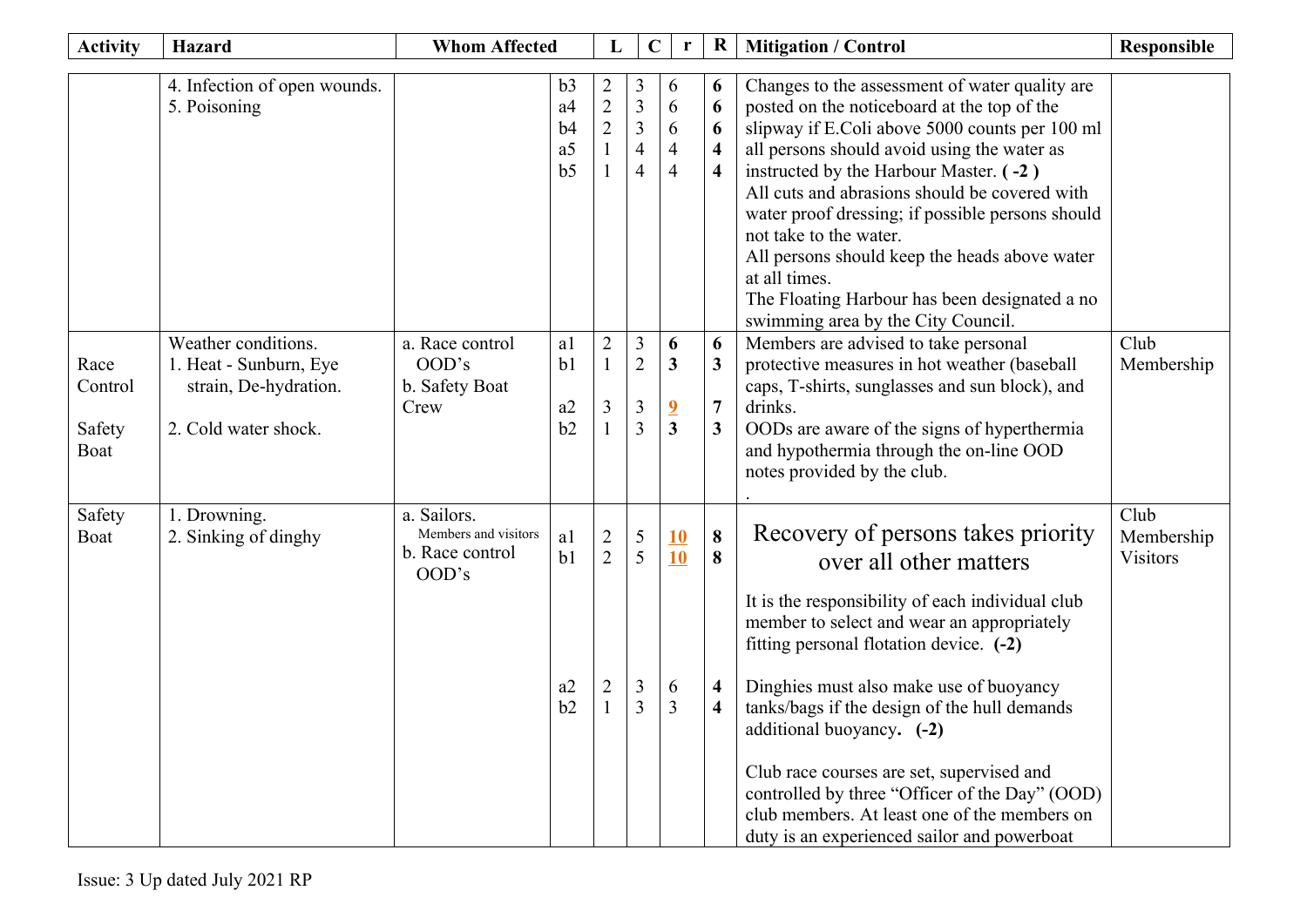| <b>Activity</b>        | <b>Hazard</b>                                                                                  | <b>Whom Affected</b>     |                                              | L                                                       | $\mathbf C$                                             | r                                                  | $\bf R$                                             | <b>Mitigation / Control</b>                                                                                                                                                                                                                                                                                                                                                                                                                                                                                                                                                                                                                                                                                                                                                                 | <b>Responsible</b>                 |
|------------------------|------------------------------------------------------------------------------------------------|--------------------------|----------------------------------------------|---------------------------------------------------------|---------------------------------------------------------|----------------------------------------------------|-----------------------------------------------------|---------------------------------------------------------------------------------------------------------------------------------------------------------------------------------------------------------------------------------------------------------------------------------------------------------------------------------------------------------------------------------------------------------------------------------------------------------------------------------------------------------------------------------------------------------------------------------------------------------------------------------------------------------------------------------------------------------------------------------------------------------------------------------------------|------------------------------------|
|                        |                                                                                                |                          |                                              |                                                         |                                                         |                                                    |                                                     | driver, able to decide upon an appropriate<br>course for the prevailing conditions and to<br>assist in recovery of a person's and dinghy in<br>the event of a capsize. $(-1)$                                                                                                                                                                                                                                                                                                                                                                                                                                                                                                                                                                                                               |                                    |
| Safety<br>Boat         | 1. Commercial vessel<br>2. Race competitors<br>3. Other harbour users<br>4. Stationary objects | a. Safety Boat<br>Crew   | a1<br>a2<br>a <sub>3</sub><br>a <sub>4</sub> | $\overline{2}$<br>3<br>$\overline{2}$<br>$\overline{2}$ | $\overline{4}$<br>3<br>$\overline{2}$<br>$\overline{3}$ | 8<br>$\overline{9}$<br>$\overline{4}$<br>6         | 7<br>$\overline{7}$<br>$\overline{\mathbf{4}}$<br>6 | Bristol Floating Harbour is a commercial<br>harbour operated by Bristol City Council. All<br>sailors to operate within the IRPCS. All<br>members should be aware of the local rule of<br>giving way to commercial vessels who are<br>under passage within Bristol Harbour.<br>Sailors at BWSC will be briefed by the OODs<br>or race management on local hazards presented<br>by activities on the quay side and traffic on the<br>water via a pre-race briefing. (-1)<br>It is the responsibility of the Helm of all<br>dinghy's to make them self's aware of the<br>course and topography of the floating harbour<br>sailing area $(-1)$<br>Club racing only takes place in the Floating<br>Harbour with the Harbour Master's permission.<br>This is assumed and is subject to compliance | <b>Sailors</b><br>Helm and<br>crew |
| Safety<br>Boat<br>Crew | 1. Use of power boat                                                                           | a. Race control<br>OOD's | a1<br>a1                                     | 3<br>3                                                  | $\overline{3}$<br>$\overline{3}$                        | $\overline{\mathbf{2}}$<br>$\overline{\mathbf{2}}$ | $\overline{7}$<br>$\overline{7}$                    | with instructions given by the Harbour Master.<br>The club power boat shall be driven by an<br>OOD (club membership) who can show an<br>approved qualified or demonstrate<br>experienced / knowledge (>5 years)<br>$(-2)$                                                                                                                                                                                                                                                                                                                                                                                                                                                                                                                                                                   | <b>Safety Boat</b><br>Crew         |
|                        |                                                                                                |                          | a1                                           | $\overline{3}$                                          | $\overline{3}$                                          | $\overline{2}$                                     | 7                                                   | Recovery of a person in the water is from<br>downwind with the engine switched off as<br>per RYA instructions<br>$(-2)$<br>Wearing of an engine kill cord id mandatory<br>for all power boat drivers<br>$(-2)$                                                                                                                                                                                                                                                                                                                                                                                                                                                                                                                                                                              |                                    |
| Safety<br>Boat         | 1. Drowning                                                                                    | a. Race control<br>OOD's | a.1                                          | 3                                                       | 3                                                       | $\overline{2}$                                     | $\overline{7}$                                      | It is the responsibility of all safety boat crew to<br>select and wear an appropriately fitting                                                                                                                                                                                                                                                                                                                                                                                                                                                                                                                                                                                                                                                                                             | <b>Safety Boat</b><br>Crew         |